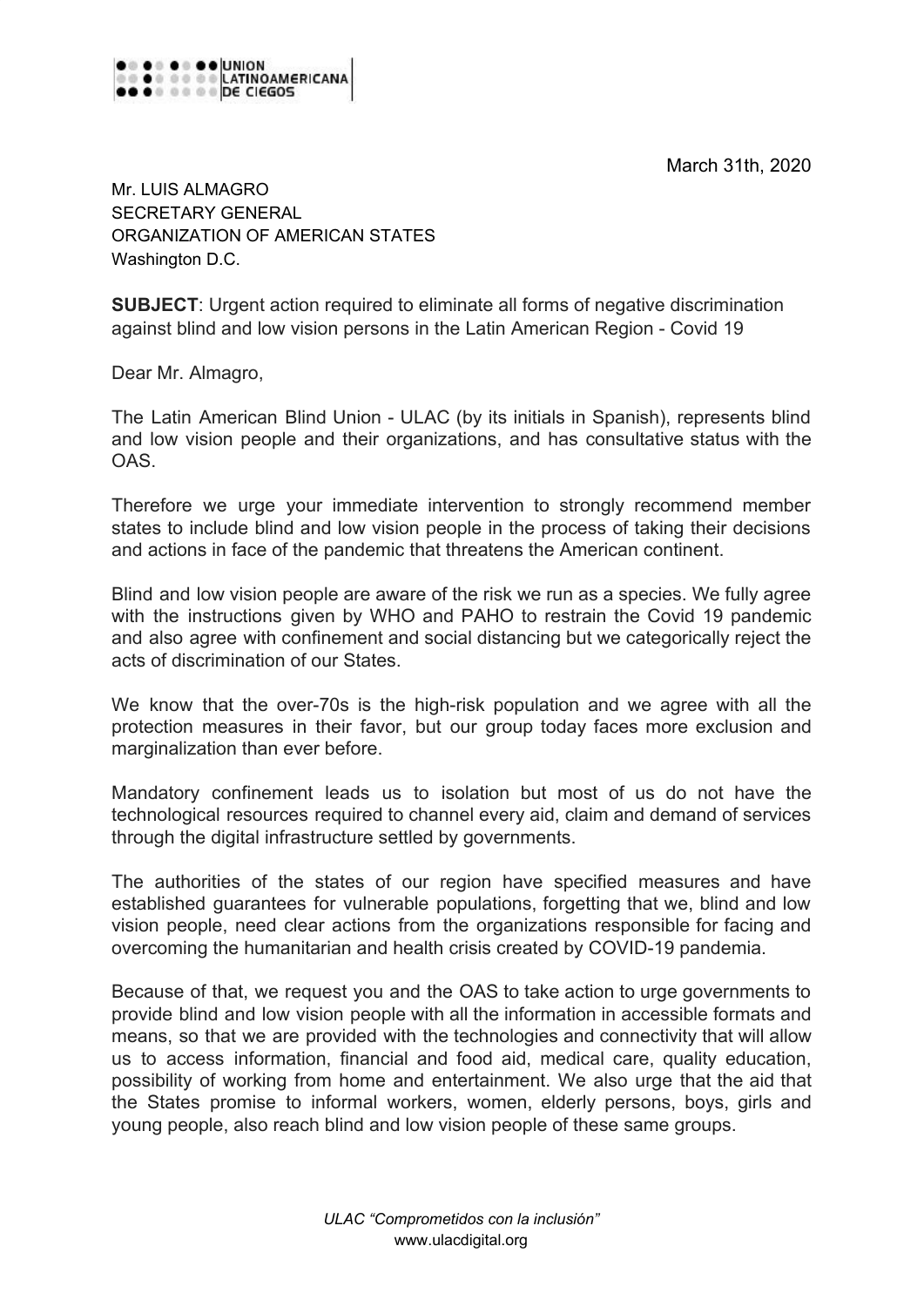

Blind and low vision women are among the categories established by UN Women. They are single mothers, caregivers, responsible in many cases for children and the elderly.

In addition, blind and low vision youth are also in charge of older adults and people with disabilities.

However, public policies, plans and programs that are being adopted have no differential focus, therefore, they neither identify nor address the particular condition of the people who join at the same time. disability, gender, age range and service provision.

Thus, both the efforts of our groups and the commitments made by the States, contained in the international instruments that guarantee the rights of people with disabilities, as the Convention on the Rights of Persons with Disabilities, the Inter-American Convention on the Elimination of All Forms of Discrimination Against Persons with Disabilities and the 2030 Agenda of Sustainable Development Goals, are ignored.

It is inconceivable that after decades of work, we continue to be left behind and outside, that we are prevented from acting and that the only possibility we have is to react by appealing to international organizations against the exclusion, marginalization and discrimination of our governments.

Besides, States must be instructed so that the national organizations that represent us be effectively consulted, and that we participate in the decisions making that affect us in this crisis.

We are sending a copy of this communication to the Inter-American Commission on Human Rights, because the fundamental rights of blind and low vision people are being threatened and violated due to negative discrimination by governments, which leaves our lives of us who we integrate this group, at high risk.

In solidarity with other groups of people with disabilities and looking forward to your response, we remain,

Respectfully yours,

**VOLMIR RAIMONDI- President**